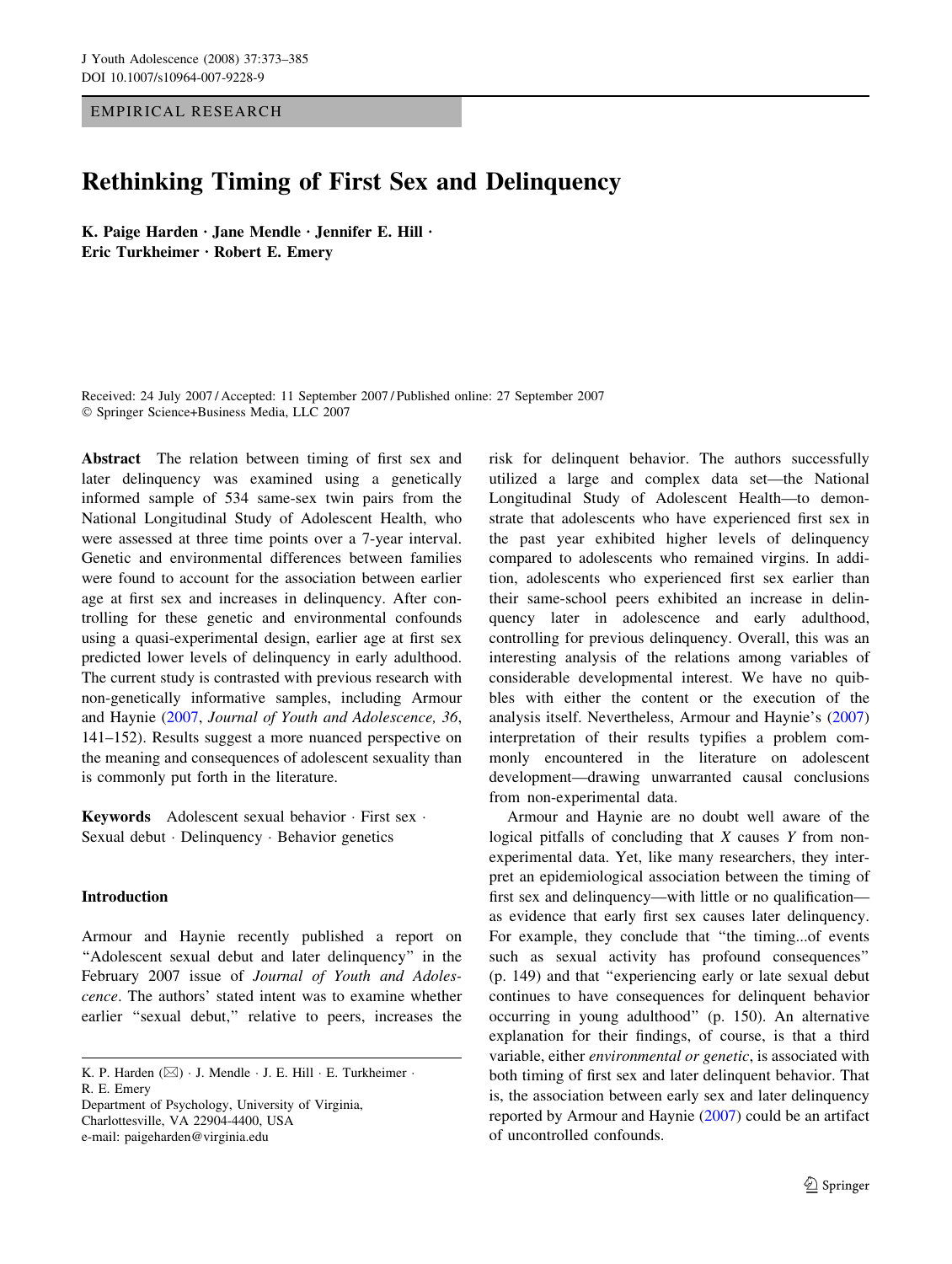In keeping with standard practice of epidemiological research, Armour and Haynie ([2007\)](#page-10-0) included a number of covariates as statistical controls; among them were gender, race, receipt of public assistance, parental education, family structure, previous substance use and depression, importance of religion, school GPA, relative pubertal status, and virginity pledge status. Any list of statistical controls, however, is necessarily arbitrary and incomplete, because there is always the possibility that some unmeasured covariate remains to confound the analysis. For example, other studies using the AddHealth data have found that delay in timing of first sex for girls was predicted by parent-teen closeness and parental monitoring (Manlove et al. [2007](#page-10-0)); as well as by maternal disapproval of daughter's sexual activity, and frequency of maternal communication with the parents of her daughter's friends (McNeely and Shew [2002\)](#page-11-0). Similar research has found that frequent parental religious attendance and daily family religious activity predict later first sex for both females and males (Manlove et al. [2006](#page-10-0)). Any of these additional variables, in turn, could also be related to delinquency in early adulthood, confounding the observed association with timing of first sex. Armour and Haynie ([2007\)](#page-10-0) cannot be faulted for failing to include these—and other—additional variables, because the limitations of statistical controls are shared with all of non-experimental developmental psychology. It is simply impossible to measure and statistically control for every conceivable environmental third variable.

In addition, regardless of how many environmental third variables are measured and included as statistical controls, traditional epidemiological research is incapable of controlling for genetic selection factors. Although psychologists and sociologists may be more used to thinking of adolescent sexual behavior in terms of its social antecedents—including family environments, peer affiliations, and sociodemographic factors—sexual behavior is also influenced by genes. Genetic influence on sexual behavior is directly predicted by evolutionary theory: Sexual behavior is the most proximal determinant of reproductive fitness, the evolutionary mechanism by which gene frequencies are modified or maintained. Supporting this prediction, a number of twin studies have demonstrated that siblings who are more genetically similar exhibit more similar ages at first sex, indicating that genetic differences between individuals account for population variation in sexual timing (Bailey et al. [2000;](#page-10-0) Dunne et al. [1997](#page-10-0); Martin et al. [1977;](#page-11-0) Lyons et al. [2004](#page-10-0); Rodgers et al. [1999](#page-11-0)). Also, functional polymorphisms for dopamine receptor genes are associated with earlier age at first sex, particularly in males (Miller et al. [1999](#page-11-0)). Additionally, twin studies have indicated that genetic factors influence other fertility-relevant phenotypes associated with age at first sex (Udry and Cliquet [1982](#page-11-0)), including age of menarche

(Kaprio et al. [1995](#page-10-0); Rowe [2002\)](#page-11-0), and age at first birth (Kohler et al. [2002](#page-10-0); Niess et al. [2002;](#page-11-0) Waldron [2004](#page-11-0)). Overall, these results are consistent with a larger body of research demonstrating that measurements of ostensibly social experiences partly reflect genetic differences between individuals (Plomin and Bergeman [1991\)](#page-11-0). In contemporary society, individuals have great latitude to select their social "niches"—including friends, occupations, and sexual partners—and, over time, these social niches become reflective of their genetically-influenced behavior and personality (Scarr and McCartney [1983\)](#page-11-0).

Delinquency and conduct disorder are also influenced by genetic factors, as evidenced by twin studies, children-oftwin studies, adoption studies, and molecular genetic studies (e.g., Arsenault et al. [2003](#page-10-0); Cadoret et al. [1983](#page-10-0); D'Onofrio et al. [2007;](#page-10-0) Scourfield et al. [2004](#page-11-0); Slutske et al. [1997](#page-11-0); Young et al. [2002;](#page-11-0) for reviews see Miles and Carey [1997](#page-11-0); Raine [2002](#page-11-0); Rhee and Waldman [2002;](#page-11-0) Rowe [2001](#page-11-0)). To our knowledge, there are no extant genetically-informative studies that can speak directly to whether the genes related to age at first sex overlap with the genes related to externalizing psychopathology. Nevertheless, previous research on adolescent motherhood—a correlate of early age at first sex—suggests that the genes influencing delinquency may overlap with the genes influencing reproductive timing. Certainly, adolescent mothers frequently report histories of conduct problems (Bardone et al. [1996](#page-10-0); Emery et al. [1999;](#page-10-0) Woodward and Fergusson [1999](#page-11-0)). Moreover, a twin study by Waldron ([2004](#page-11-0)) indicated that adolescent motherhood is related to future externalizing problems in women via common genetic risks. Research with Children-of-Twins has shown that adolescent motherhood is related to offspring behavior problems, in part via genetic transmission (Harden et al. in press). Similarly, elevated levels of delinquency evident in young adults who had sex at a relatively young age may be due to common genetic influences, perhaps via genes expressed in dopaminergic neural systems, which have been associated with both antisocial behavior (Young et al. [2002](#page-11-0)) and earlier age at first sex (Miller et al. [1999](#page-11-0)).

#### Behavior Genetic Designs as Quasi-Experimentation

Given that timing of first sex is related to a host of genetic and environmental selection factors, it is necessary to use a quasi-experimental research design capable of ''pulling apart'' age at first sex from all typically confounded variables. Behavior genetic designs can provide such quasiexperimental control. The most obvious use of a behavior genetic design is to control for genetic influences: In a comparison of monozygotic twins who differ in their age at first sex, any differences in delinquency between them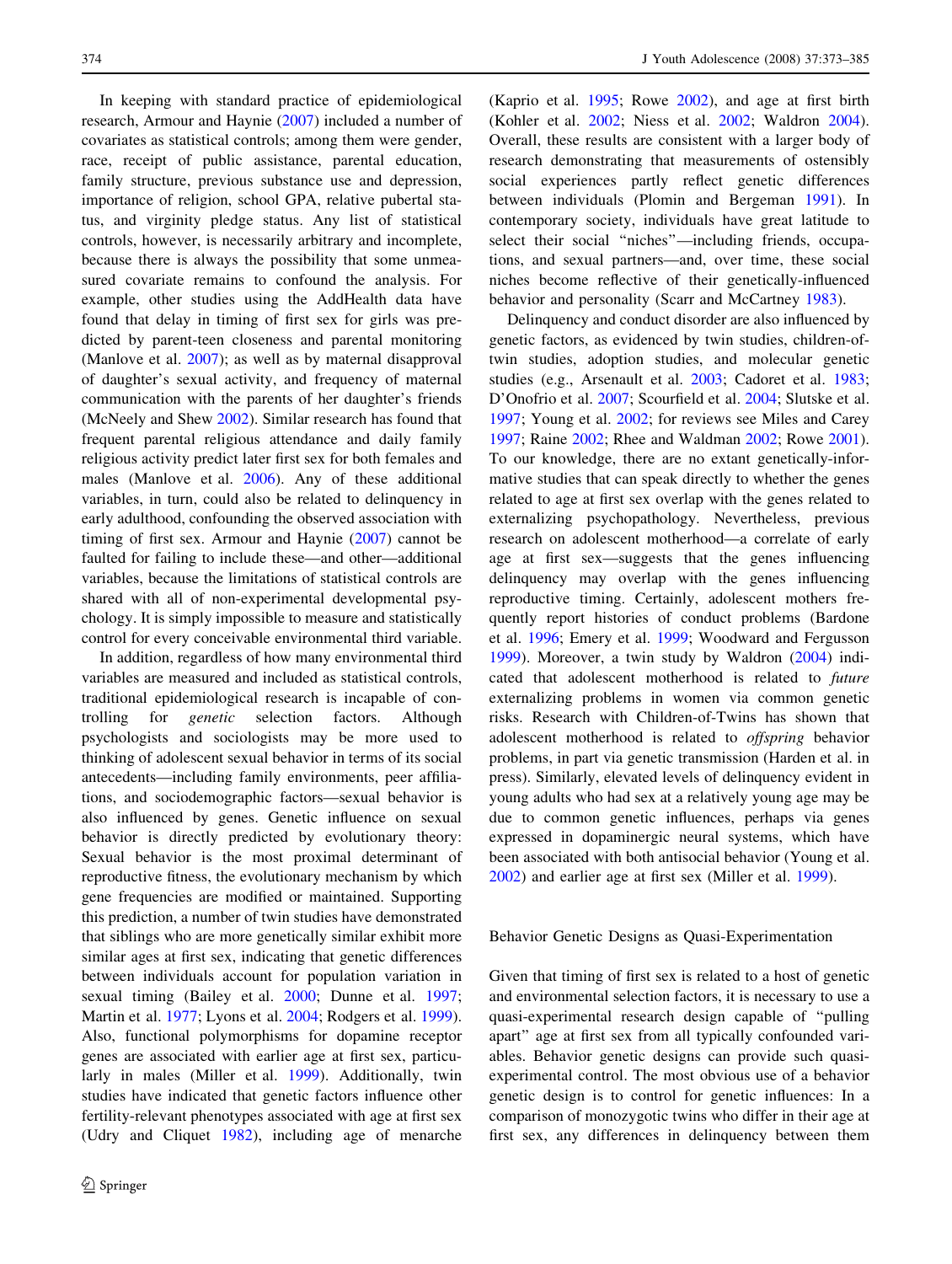cannot be attributed to genetic confounds. In addition, when comparing twins who differ in their age at first sex, differences in adjustment between them cannot be attributed to any aspect of the familial environment they share, such as sociodemography, family structure, and family relationships (Dick et al. [2000](#page-10-0)). This last point should be underscored, because the methodological advantage is often overlooked. Twin studies not only control for genetic selection, but they also control for shared environmental selection, including both measured and unmeasured experiences. Comparing twins, therefore, provides a rigorous test of whether the relation between timing of first sex and delinquency is causal. If Identical Twin A has sex earlier than Identical Twin B, and Twin A also shows high levels of delinquency than Twin B, this association cannot be due to any genetic or environmental third variables shared by the twins, not just those which can be measured and included as statistical covariates. Of course, no iron-clad causal conclusions can be wrought from purely correlational data: the within-twin pair comparison is confounded by variables that differ within twins and are related to both variables of interest. Because these uncontrolled confounds remain, we use the term ''quasi-causal'' to refer to associations between risk factors and outcomes that remain even after controlling for genetic and shared environmental confounds using a quasi-experimental design.

## Hypotheses

In the current paper, we analyze the association between timing of first sex and later delinquent behavior, using a subset of twin pairs from the same data set as Armour and Haynie ([2007\)](#page-10-0). This analysis was designed to test two hypotheses: (a) Both genetic and shared environmental factors will influence adolescents' age at first sex; (b) In a comparison of twins, which controls for these genetic and shared environmental factors, the twin who experiences first sex earlier than his or her co-twin will not demonstrate higher levels of delinquency later in adolescence and early adulthood.

## Method

#### Participants

Data were drawn from the National Longitudinal Study of Adolescent Health (Add Health; Udry [2003a\)](#page-11-0), a nationally representative study designed to assess adolescent health and risk behavior collected in three waves between 1994 and 2002. Sampling for Add Health began with identification of all high schools in the United States that had at least 30 enrollees ( $N = 26,666$ ). Schools were stratified according to geographic region, urbanicity, school size or type, and racial composition. From these strata, a random sample of schools was selected, some of which ranged from Grades 7–12 and some from Grades 9–12. If the school did not include seventh or eighth grade, the study recruited students from the feeder middle school sending students to that high school. Overall, 79% of the schools selected agreed to participate (final sample  $N = 134$ ) schools). School population ranged from under 100 students to over 3,000 students.

Ninety-six percent of the participating schools ( $N = 129$ ) agreed to have students ( $N = 90,118$ ) complete a confidential in-school survey during the 1994–1995 academic year. From the rosters of participating schools, a randomly selected subsample of 20,745 completed a follow-up, 90-min in-home interview between April and December 1995 (Wave I interview; 10,480 female, 10,264 male). Participants ranged in age from 11 to 21 ( $M = 16$  years, 25th percentile =  $14$  years,  $75$ th =  $17$  years). Approximately 1 year later, students repeated the in-home interview (Wave II interview). Ages ranged at this time from 11 to 23 years  $(M = 16 \text{ years}, 25 \text{th} \text{ percentile} = 15 \text{ years}, 75 \text{th} = 17$ years). Overall,  $N = 14,700$  adolescents (7,144 male, 7,556) female) participated in interviews for both Wave I and II. A third wave of data collection, targeting factors involved in the transition from adolescence to young adulthood, was collected through an interview administered between August 2001 and April 2002 (N = 15,170; 8,030 female, 7,167 male). Participants were between 18 and 28 years of age at Wave III  $(M = 22 \text{ years}, 25 \text{th} = 21 \text{ years}, 75 \text{th}$  $percentile = 23 \text{ years}.$ 

During the initial In-School interview, adolescents were asked whether they currently lived with another adolescent in the same household. This information was used to deliberately over-sample adolescent siblings pairs, even if one member of the pair did not attend a high school in the original probability sample. (However, most of the full sibling pairs were obtained serendipitously, because both siblings attended a sampled high school.) Among the sibling pairs, there are 534 same-sex twin pairs, the focus of the current analyses. Twins were classified as either monozygotic (MZ), sharing 100% of their genes, or dizygotic (DZ), sharing 50% of their genes. Twin zygosity was determined primarily on the basis of self-report and responses to four questionnaire items concerning similarity of appearance and frequency of being confused for one's twin. Similar questionnaires have been utilized widely in twin research and have been repeatedly cross-validated with zygosity determinations based on DNA (Loehlin and Nichols [1970;](#page-10-0) Spitz et al. [1996\)](#page-11-0). There were 144 male– male MZ, 145 female–female MZ, 131 male–male DZ, and 114 female–female DZ. Analyses were restricted to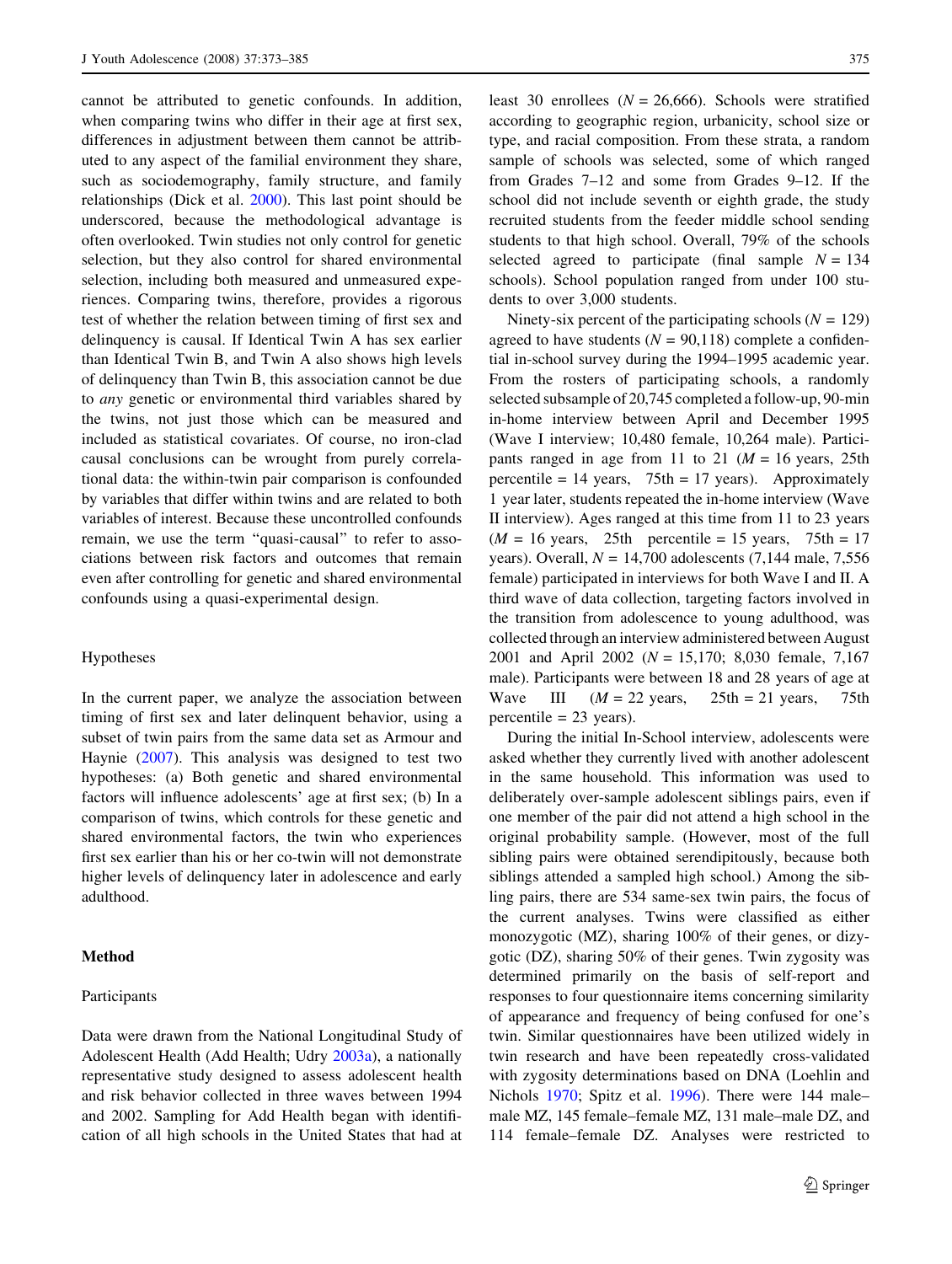same-sex twins, in order to prevent bias in estimates of genetic influence due to MZ twins necessarily being identical for sex. That is, to the extent that there are genderspecific differences in the etiology of age at first sex (such as differences in parental monitoring or other parenting between girls and boys, or different cultural expectations regarding the ''appropriate'' age for sexual initiation), same-sex MZ twins would be more similar than oppositesex DZ twins, even if there were no genetic influences on age at first sex. Jacobson and Rowe ([1999\)](#page-10-0) compared the sociodemographic composition of sibling pairs to the full AddHealth sample and found negligible differences with regard to age, ethnicity, or maternal education.

## Measures

The Add Health interviews measured a broad array of health domains, including current mental, physical, emotional, and sexual health; exercise and diet; drug, tobacco, and alcohol use; family patterns of illness and disease; family relationships; peer influences; criminal and delinquent activity; school policies; and access to community services. The survey and its components were adapted from numerous sources (see Udry [2003b](#page-11-0)), but no intact scales from the literature were included in the survey. Questionnaire items were extensively pilot tested before use.

#### Age at First Sex

At each assessment wave, participants reported whether they had ever had vaginal intercourse and their age at first intercourse. To minimize telescoping in the retrospective report of age at first sex, we used the age reported by the participant in the earliest wave that he or she endorsed having had sex. Age at first sex ranged from 5.08 to 24.00 years  $(M = 16.44, 25-75\% = 15-18; SD = 2.48)$ . The modal response was 18.00 years. Of the 534 twin pairs, 346 pairs had reports for age at first sex for both twins, 122 had reports for age at first sex for at least one twin, and 66 pairs had reports for neither twin. All twin pairs were included in structural equation models, even when they had missing data for age at first sex, because they were informative regarding covariation between twins' delinquency scores. Twin pairs with missing age at first sex data, however, were not informative regarding the role of genetic factors in age at first sex. The distribution of non-missing age at first sex data was approximately normal, although negatively skewed (due to a few participants who reported first sex at extremely young ages) and positively kurtotic. The correlation between age at first sex in

the first and second twin of each pair was 0.30 in DZ pairs and 0.42 in MZ pair.

## Delinquency

At Wave I, adolescents were asked how often in the last 12 *months* they had engaged in each of 15 delinquent behaviors: Never (0), One or two times (1), Three or four times  $(2)$ , or Five or more times  $(3)$ . At Wave III, the frequency of delinquent acts was assessed using a 19-item scale. It is important to note that self-report questionnaires may be more sensitive and valid instruments for assessing delinquency than measures based on official law enforcement records, because arrest rates tend to be confounded by family income and race.

Because our goal was to compare our results to those of Armour and Haynie ([2007\)](#page-10-0), we attempted to replicate their variables as precisely as possible. Of the 15 items relevant to delinquency at Wave I, they selected six items: paint graffiti, deliberately damage someone else's property, taking something from a store without paying for it, steal something worth more than \$50, steal something less than \$50, and sell marijuana or other drugs. Like the authors, we summed these six items at Wave I, and then we ranktransformed the sums to yield Wave I Delinquency scores  $(M = 0, SD = 0.85, range = -0.63$  to 3.04). At Wave III, participants were not asked about painting graffiti, or taking something from a store without paying for it. The remaining four items were summed with scores on the item ''Have you ever entered a house or building to steal something?," (D. Haynie, personal communication). Again, the sums were rank-transformed to yield Wave III Delinquency scores ( $M = 0$ ,  $SD = 0.71$ , range = -0.32 to 2.98).

#### Analyses

We fit a series of structural equation models (SEM) in the software program Mplus (Muthen and Muthen [1998](#page-11-0)– 2007). Models were compared using two measures of goodness-of-fit, BIC and RMSEA, as well as differences in  $\chi^2$ . The BIC estimates the ratio of posterior to prior odds in comparisons of an estimated model with a saturated one (Raftery [1993](#page-11-0); Schwarz [1978](#page-11-0)). BIC outperforms other model fit criteria in its ability to discriminate between multivariate behavior genetic models, particularly for complex model comparisons in large samples, and is more robust to distributional misspecifications (Markon and Krueger [2004\)](#page-10-0). RMSEA measures error in approximating data from the model per model parameter (Steiger [1990](#page-11-0)). RMSEA values of less than 0.05 indicate a close fit, and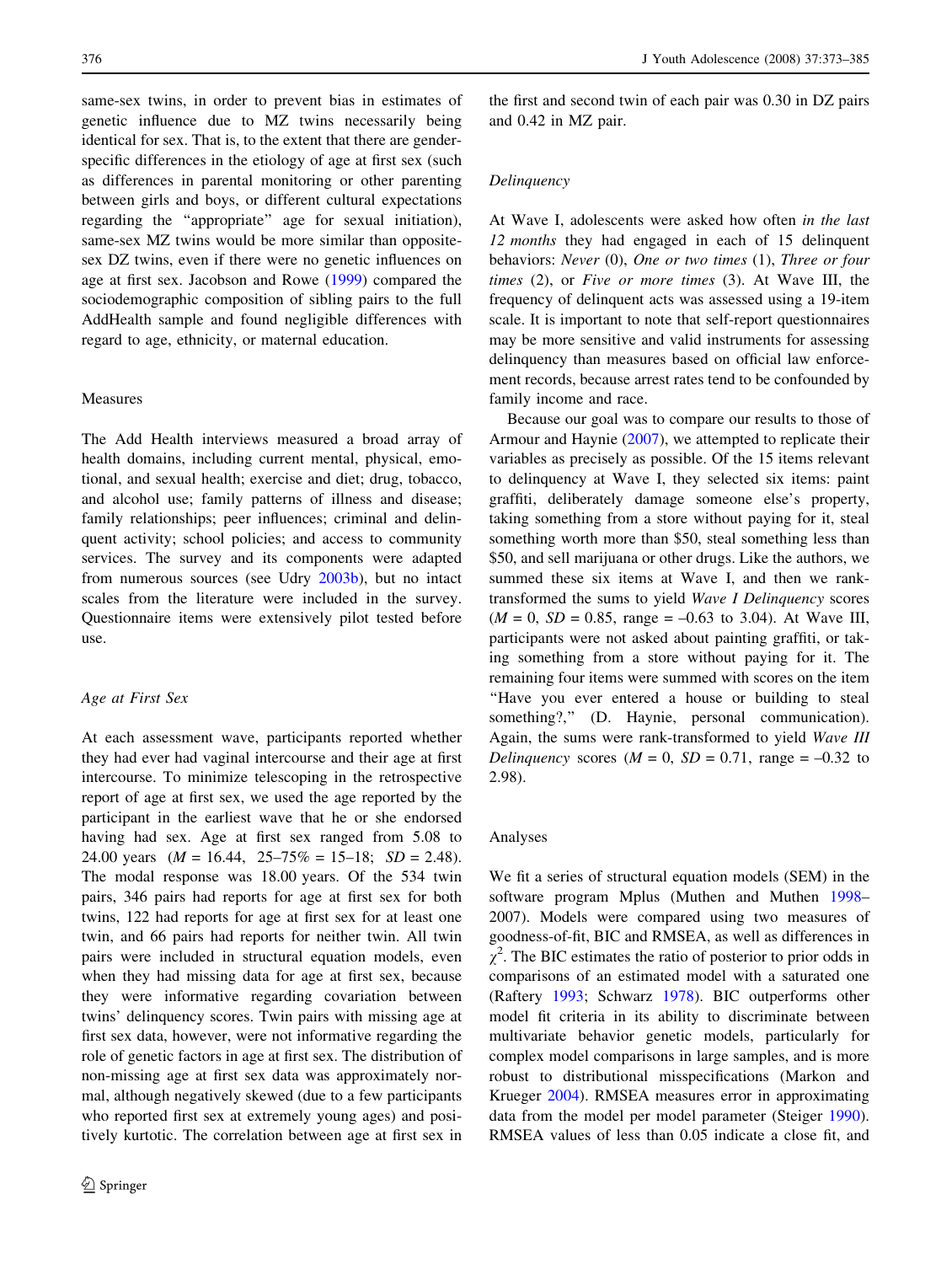values up to 0.08 represent reasonable errors of approximation. Browne and Cudeck [\(1993](#page-10-0)) have noted that the RMSEA provides very useful information about the degree to which a given model approximates population values. Interpretation of BIC and RMSEA values are comparative, with lower values for both indicating better model fit. Differences in model  $\chi^2$  are themselves distributed as  $\chi^2$ , with *df* equal to the difference between the models' *df*.

## Results

Armour and Haynie ([2007\)](#page-10-0)'s final analysis (summarized in their Table 4, p. 150) was a regression of Wave III delinquency on timing of first sex, controlling for Wave I delinquency and a variety of other statistical covariates. Similarly, the models presented in the current paper analyze the relation between age at first sex and Wave III delinquency, controlling for Wave I delinquency. The full model is shown in Fig. [1,](#page-4-0) with the first twin in each pair on the top and the second twin in each pair on the bottom. The left hand portion of this model, concerning age at first sex, is identical to a classical twin model (Neale and Cardon [1992\)](#page-11-0). Variance in age at first sex is divided into three components: additive genetic (A), shared environmental  $(C)$ , and non-shared environmental  $(E)$ . The shared environment comprises all environmental influences that make children from the same family similar to each other. For example, if twins shared a particular religious affiliation caused them both to delay sexual activity, this effect of religion would be subsumed by the  $C$  component. The nonshared environment comprises all environmental influences that make children in the same family different, as well as

measurement error. For example, if one twin was affiliated with a deviant peer group that accelerated the timing of first sex, while the other twin was affiliated with a conforming peer group that delayed the timing for first sex, this differential peer effect would be subsumed in the  $E$ component. The correlation between additive genetic components is 1.0 in MZ twins, who are genetically identical, whereas this correlation is 0.5 in DZ twins, who share 50% of their genes. Regardless of zygosity, shared environmental components are correlated 1.0 across twins, whereas non-shared environmental components are uncorrelated across twins. Thus another way to conceptualize the  $E$  component, which will be important for understanding the results of the current paper, is as a measure of how much MZ twins differ in a given phenotype.

The most familiar parameterization of the classical twin model standardizes the variance of the  $A$ ,  $C$ , and  $E$  components and estimates the paths from these components to the phenotype. The parameterization used in the current project fixes the paths to one and estimates the variances of the  $A$ ,  $C$ , and  $E$  components. In this way, the scale of each component is determined by the scale of the phenotypic variable. The sum of the component variances equals the total phenotypic variance; the proportion of additive genetic variance to total phenotypic variance equals the heritability coefficient.

The decomposition of variance in age at first sex is not, in and of itself, the primary analysis of interest. The key feature of this model is that Wave III delinquency is regressed on the ACE components of age at first sex, controlling for Wave I delinquency. The regressions of Wave III delinquency onto A  $(b_{a3})$  and C  $(b_{c3})$  reflect the

<span id="page-4-0"></span>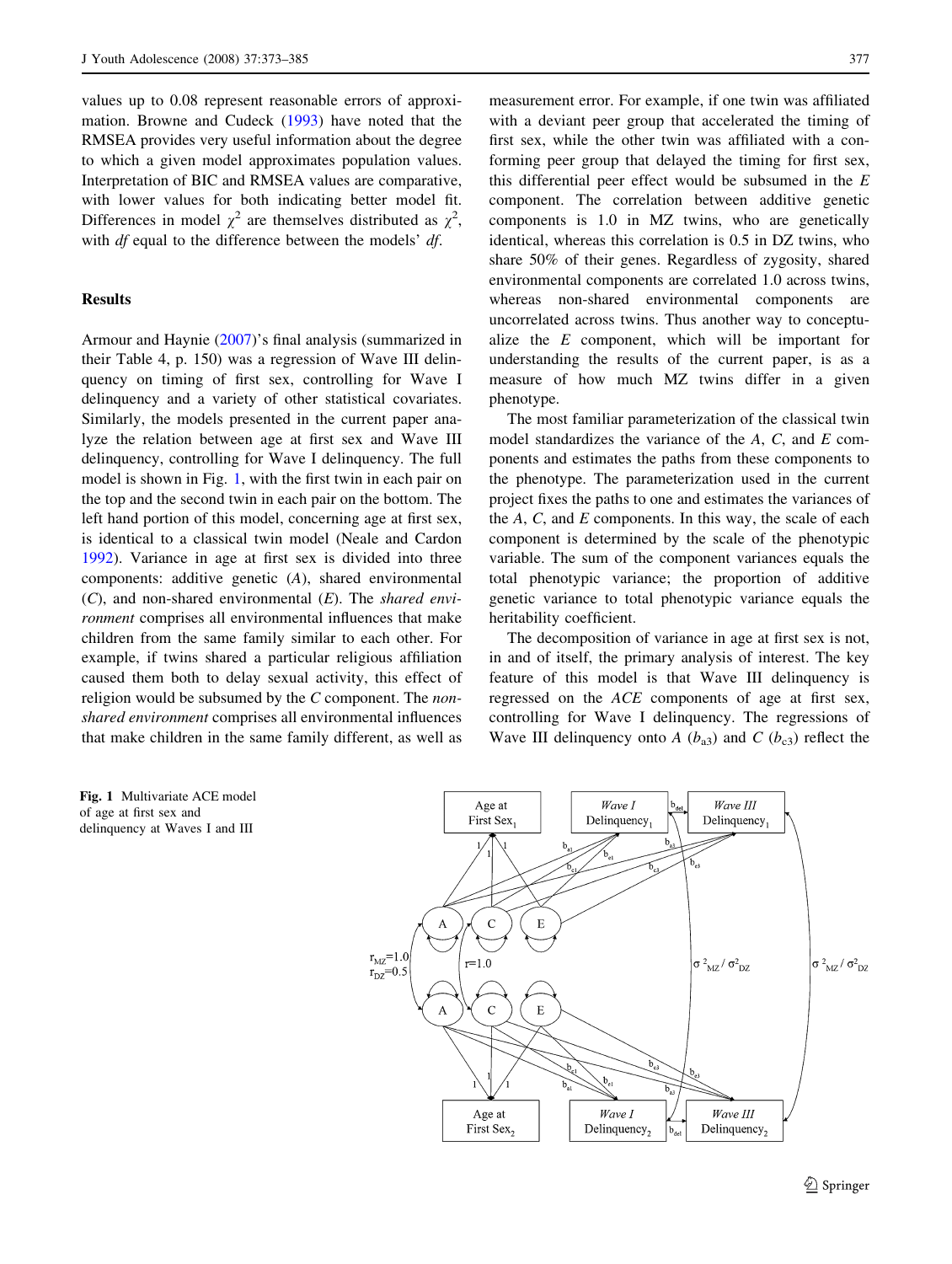extent to which genetic and shared environmental influences, respectively, on age at first sex predict later delinquent behavior. The regression on  $E(b_{e3})$  reflects whether differences between twins in their ages at first sex predict differences in their later delinquency—the quasicausal effect. That is, does the adolescent who has sex earlier than his or her twin demonstrate an increase in delinquency behavior at Wave III, as would be predicted by the causal hypothesis? Similarly, Wave I delinquency is regressed on the ACE components of age at first sex. These regressions also divide the association between delinquency and age at first sex into that attributable to common familial influences—either environmental or genetic—and that operating within twin pairs. In most cases, however, the assessment of delinquency at Wave I preceded, or was roughly contemporaneous to, initiation of sexual activity. The association between Wave I delinquency and age at first sex, then, is not of interest in evaluating whether timing of sexual intercourse causes an increase delinquency. It may be, however, indicative of whether early sexual intercourse and delinquent activity are manifestations of a single, underlying externalizing syndrome. Finally, the residual variance in Wave I and Wave III delinquency covaries across twins, and the magnitude of these covariances were estimated separately for MZ and DZ pairs.

Results from the full model are summarized in the first column of Table [1.](#page-5-0) Nearly 31% of the variation in age at first sex was accounted for by additive genetic factors  $[1.89/(1.89 + 0.64 + 3.58) = 0.309]$ ; about 10% by shared environmental factors, and the remaining 59% by nonshared environmental factors. (Despite the relatively large standard errors for estimates of A and C variance, these variance components could not be fixed to zero without a

Table 1 Results from multivariate twin models

|                                                                 | Model 1<br>Full | Model 2<br>E Regr Only | Model 3<br>A Regr = $C$ Regr | Model 4<br>No $E$ Regression |
|-----------------------------------------------------------------|-----------------|------------------------|------------------------------|------------------------------|
| Variance components                                             |                 |                        |                              |                              |
| A                                                               | 1.89(.94)       | 1.31(1.10)             | 1.07(0.83)                   | 1.02(0.93)                   |
| C                                                               | .64(.81)        | 1.22(.95)              | 1.32(0.73)                   | 1.40(0.80)                   |
| E                                                               | 3.58(.33)       | $3.60$ $(.34)$         | 3.72(.34)                    | 3.71(.34)                    |
| Regression coefficients                                         |                 |                        |                              |                              |
| $b_{\text{del}}$                                                | .07(0.04)       | .14(.03)               | .10(0.03)                    | .13(.03)                     |
| $b_{a1}$                                                        | $-.07(.11)$     | $-.11(.19)$            | $-.19(.04)$                  | $-.18(.04)$                  |
| $b_{c1}$                                                        | $-.45(.45)$     | $-.23$ $(.22)$         | $-.19(.04)$                  | $-.18(.04)$                  |
| $b_{e1}$                                                        | $-.01$ $(.02)$  | $-.003$ $(.02)$        | $.002$ $(.02)$               | .002(.02)                    |
| $b_{a3}$                                                        | $-.01$ (.09)    | [0]                    | $-.07(.03)$                  | $-.01(.03)$                  |
| $b_{c3}$                                                        | $-.21$ $(.17)$  | [0]                    | $-.07(.03)$                  | $-.01$ (.03)                 |
| $b_{e3}$                                                        | .05(.02)        | .04(.02)               | .06(.02)                     | [0]                          |
| Residual covariances                                            |                 |                        |                              |                              |
| $\sigma^2(\text{Del}_{11}\text{--}\text{Del}_{21})_{\text{MZ}}$ | .19(0.14)       | .24(.07)               | .24(.05)                     | .25(.05)                     |
| $\sigma^2(\text{Del}_{11}-\text{Del}_{21})_{\text{DZ}}$         | .12(.15)        | .19(.08)               | .20(.05)                     | .20(.05)                     |
| $\sigma^2(\text{Del}_{13}-\text{Del}_{23})_{\text{MZ}}$         | .14(.05)        | .17(.03)               | .15(.03)                     | .16(.03)                     |
| $\sigma^2(\text{Del}_{13}-\text{Del}_{23})_{\text{DZ}}$         | $-.01$ (.05)    | $.02$ $(.04)$          | $.007$ $(.04)$               | $.01$ $(.04)$                |
| Effect sizes                                                    |                 |                        |                              |                              |
| $R^2$ -Del <sub>11</sub> /Del <sub>21</sub>                     | .20/0.18        | .11/.10                | .12/.10                      | .11/.10                      |
| $R^2$ -Del <sub>13</sub> /Del <sub>23</sub>                     | .10/.12         | .04 / .05              | .07/.09                      | .03/.04                      |
| Model fit                                                       |                 |                        |                              |                              |
| ВIС                                                             | 8136.253        | 8136.716               | 8131.870                     | 8139.852                     |
| RMSEA                                                           | 0.000           | 0.017                  | 0.000                        | 0.033                        |
| $\chi^2$ , df (p)                                               | 19.26, 22(.63)  | 25.94, 24 (.36)        | 21.08, 24 (.63)              | 32.13, 25 (.154)             |
| $\Delta \chi^2$ , $\Delta df(p)$                                |                 | 6.68, 2 $(.04)^a$      | 1.82, 2 $(.40)^a$            | 11.05, 1 $(<.01)^b$          |
|                                                                 |                 |                        |                              |                              |

Note: Standard errors are in parentheses except where otherwise noted. Parameter estimates significantly different from zero are in bold face type

Compared to Model 1

<span id="page-5-0"></span><sup>b</sup> Compared to Model 3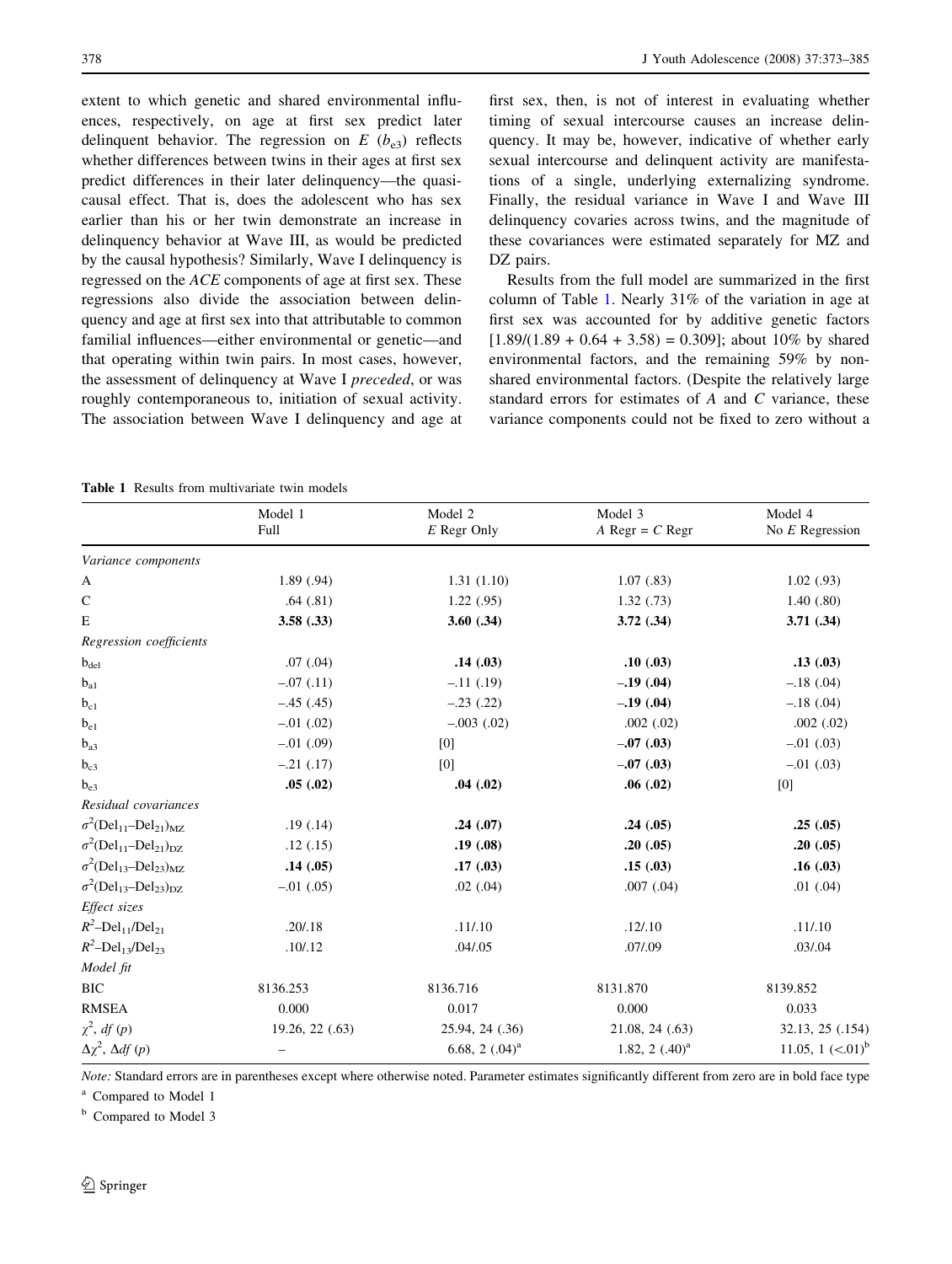significant decline in model fit. Results are available from first author upon request.) Delinquency at Wave I positively predicted delinquency at Wave III ( $b_{\text{del}} = 0.07$ ); however, this effect was not significantly different from zero  $[95\%$  confidence interval  $(CI) = -0.015$ , 0.155]. All three ACE components of age at first sex were negatively related to Wave I delinquency, which was assessed prior to or contemporaneous with initiation of sexual activity. Again, however, none of these effects were significantly different from zero. For Wave III delinquency, genetic and shared environmental influences on age at first sex predicted lower future delinquency. That is, adolescents from the 'type' of families who are predisposed towards earlier sexual activity trended towards higher levels of delinquency in early adulthood. These effects were also not significantly different from zero. In contrast, the withintwin pair effect of age at first sex on Wave III delinquency was *positive* and significantly different from zero ( $b_{e3}$  = 0.052;  $95\%$  CI = 0.016, 0.089). That is, in a comparison of two co-twins, the twin who delayed initiating sexual activity relative to his or her co-twin actually showed higher levels of delinquency in early adulthood. Despite the imprecision with which most of the regression coefficients were estimated, the ACE components of age at first sex accounted for 18–20% of the variance in Wave I delinquency and 10–12% of the variance in Wave III delinquency.  $(R^2$  estimates computed automatically by Mplus software.) Moreover, a phenotypic model (not shown), in which delinquency at Waves I and III were regressed directly onto age at first sex rather than on the ACE variance components, fit significantly worse than the full model ( $\chi^2$  = 43.49,  $\Delta \chi^2$  = 24.23,  $\Delta df = 4$ ,  $p < .001$ ).

The large standard errors around the regressions from Wave III delinquency to the genetic and shared environmental influences on age at first sex would seem to suggest that these regressions are unimportant. Model 2 tested this hypothesis by fixing these regression coefficients to zero. If familial influences on sexual initiation are unrelated to later delinquency, fixing the associated regression coefficients should have no significant effect on model fit. Results from Model 2 are summarized in the second column of Table [1.](#page-5-0) As shown in the bottom line, the change in model fit was significant ( $\Delta \chi^2 = 6.68$ ,  $\Delta df = 2$ ,  $p = 0.04$ ). Moreover, there was a slight increase in both RMSEA and BIC, and the estimated proportion variance accounted for  $(R^2)$  was decreased by nearly half. Therefore, familial influences related to age at first sex were important in accounting for the association between age at first sex and later delinquency.

One possible explanation for this apparent paradox—the estimated regressions onto  $A$  and  $C$  were not significantly different from zero, yet fixing them to zero resulted in a significant detriment to model fit—is that we lacked adequate sample size to discriminate between shared environmental and genetic confounds. To test this hypothesis, we fixed the regressions of Wave I delinquency on the A and C components of age at first sex to be equal, and we fixed the regressions of Wave III delinquency on A and C to be equal. Results from Model 3 are shown in the third column of Table [1.](#page-5-0) As shown on the bottom line, equating the effects of shared environmental and genetic influences related to age at first sex on contemporaneous and later delinquency produced no significant change in model fit  $(\Delta \chi^2 = 1.82, \Delta df = 2, p = 0.40)$ . The RMSEA was unchanged compared to Model 1, and the BIC was several points lower. The proportion of variance in Wave III delinquency accounted for decreased only slightly (7–9%). Finally, the regression coefficients were estimated with considerably more precision. Higher levels of Wave I delinquency significantly predicted higher levels of Wave III delinquency  $(b_{\text{del}} = -0.10; 95\% \text{ CI} = 0.04, 0.17)$ . Genetic and shared environmental influences related to later age at first sex significantly predicted both Wave I delinquency ( $b_{a1} = b_{c1} = -0.19$ ; 95% CI = -0.26, -0.11) and Wave III delinquency ( $b_{a3} = b_{c3} = -0.07$ ; 95% CI = –0.13, –0.003). The within-pair effect of age at first sex on Wave I delinquency was positive in direction, but it was small in magnitude and not significantly different from zero (be1 = 0.002;  $95\%$  CI -0.04, 0.04). In contrast, the within-pair effect of age at first sex on Wave III delinquency was both positive in direction and significantly different from zero ( $b_{e3} = 0.06$ ; 95% CI = 0.02, 0.09). Model 3, then, suggested a quasi-causal protective effect of sexual activity for delinquent behavior.

Our final model tested the importance of the regression of Wave III delinquency onto the E component of age at first sex. As mentioned previously, this regression is the key test of causal hypotheses concerning the association between early sexual activity and delinquent behavior. Model 4, which fixed this regression to zero, fit significantly worse than Model 3 ( $\Delta \chi^2 = 11.05$ ,  $\Delta df = 1$ ,  $p < 0.001$ ). Results are summarized in the fourth column of Table [1](#page-5-0). BIC and RMSEA both increased from Model 3 to Model 4, and  $R^2$  for Wave III delinquency decreased by about half. Age at first sex, then, was important for the prediction of later delinquency levels, even after controlling for related genetic and shared environmental differences between families. Surprisingly, however, this effect was in the opposite direction of that found in epidemiological research. In a comparison of two twins, in which Twin A had sex earlier than Twin B, Twin A actually demonstrated lower levels of delinquency in early adulthood than Twin B—a quasi-causal association that controlled for all the genetic and environmental confounds shared by twins. Overall, Model 3 was the best, most parsimonious fit to the data.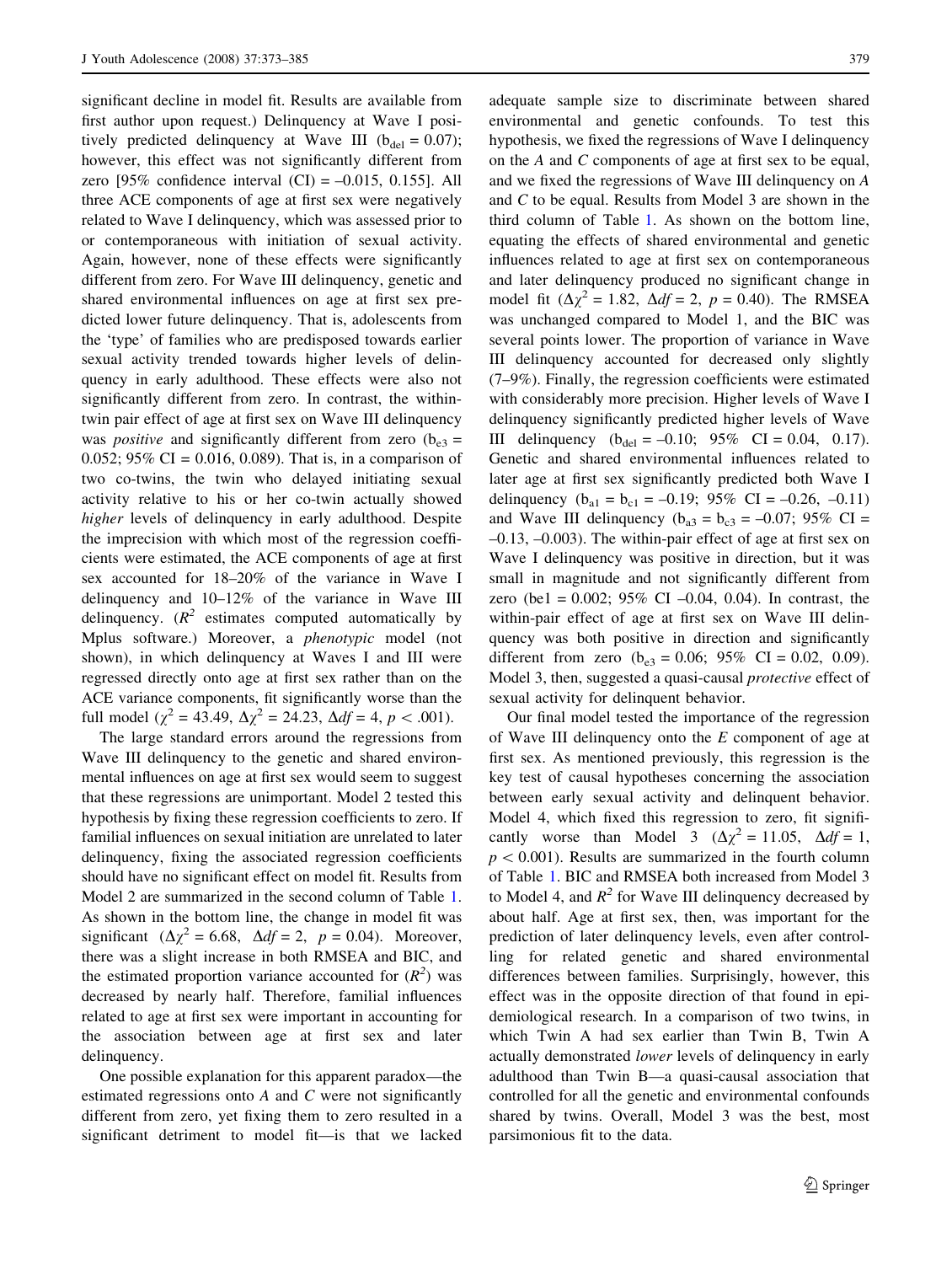



These results are illustrated in Fig. [2.](#page-7-0) On the left hand side, participants have been divided based on the mean age of first sex for the twin pair (less than 16.4 years versus greater than 16.4 years). Consistent with previous research, participants from twin pairs with earlier average sexual initiation (grey bar) have higher average delinquency at Wave III than participants with from pairs with later average sexual initiation (black bar).<sup>1</sup> On the right hand side, however, participants have been divided based on whether their own age at first sex was earlier or later than the mean age for the twin pair. In this comparison, the opposite pattern is evident: twins whose ages at first sex are earlier than their co-twins (grey bar) have lower levels of delinquency than their delaying siblings (black bar).

### Discussion

Among same-sex twin pairs in the AddHealth sample, 31% of the variance in age at first sexual intercourse was due to additive genetic influences and 10% to shared environmental influences. The remaining 59% of variance in age at first sex, therefore, was due to non-shared environmental influences, indicating that even identical twins differ considerably in their timing of first sex. Those twin pairs who, on average, have earlier ages at first sex also demonstrated, on average, higher levels of delinquency in early adulthood. Once we controlled for between-family differences, however, the twin who had an earlier age of first sexual intercourse actually demonstrated lower levels of delinquency.

Our results have several important implications regarding the association between age of first sexual intercourse and delinquent behavior. It may appear contradictory that the between-twin pair relation and the within-twin pair relation were in different directions, but this pattern of results emphasizes a more general methodological point: Ecological correlations (i.e., correlations among group means) are silent about individual-level mechanisms. The textbook (e.g. Skrondal and Rabe-Hesketh [2004](#page-11-0)) example concerning ecological versus individual correlations is the relation between meat consumption and life expectancy. Between nations, this correlation is positive, because meat consumption indexes degree of industrial development. Within nations, however, the individual correlation is negative, because meat consumption increases the risk for obesity-related illnesses. The ecological correlation between meat consumption and life expectancy is uninformative about the mechanisms by which meat consumption affects individual health. Just as the betweennation "effect" of meat consumption comprises the effects of all uncontrolled factors correlated with meat consumption between nations (e.g., industrialization), the betweentwin pair ''effect'' for average age of first sex comprises the effect of early sexual timing plus the effects of all uncontrolled factors correlated with early sexual timing between families. The between-family correlates of age at first sex, obviously, make for an impressively long list of both genetic and environmental factors. In contrast, the withintwin pair "effect," estimated in our analyses as the regression on the non-shared environmental component of age at first sex, comprises the effect of early sexual timing plus the effects of only those influences that systematically vary within twin pairs—a considerably shorter list of potential confounds. Epidemiological research, which often samples only one person per nuclear family, is incapable of distinguishing between the individual correlation and the ecological correlation (when the ''ecology'' in question is that of the family). In the current study, the ecological correlation between age at first sex and delinquency is negative, such that earlier average age at first sex predicts higher average delinquency. The individual correlation, however, is positive. Overall, the pattern of our results clearly demonstrate how the ecological fallacy may

<span id="page-7-0"></span> $\frac{1}{1}$  Because of clustering within twin pairs, basic inferential statistics that assume independence of observations would be incorrect. Therefore, standard errors and/or confidence intervals around means are not displayed. These means comparisons are intended to be purely descriptive.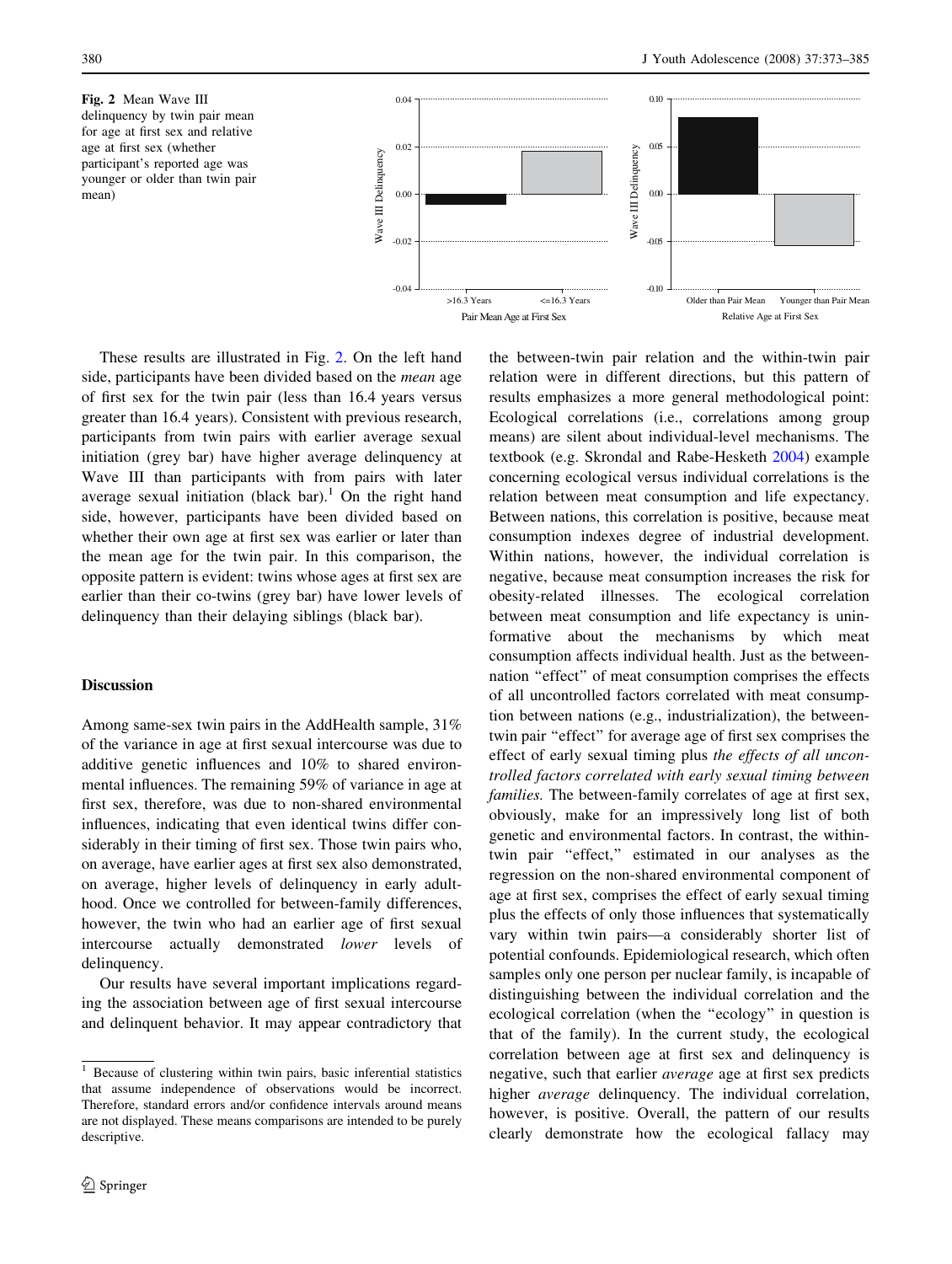obscure understanding of relations among variables. We conclude that the apparent relation between early age of first sex and later delinquency is likely to be a spurious consequence of uncontrolled genetic and environmental differences between families.

The results of the current study may be surprising, because the assumption that sexual activity, in and of itself, is somehow pathological and damaging for adolescents' psychological well-being is embedded in much psychological and epidemiological research on this topic. This assumption is evident in authors' stated rationales for investigating timing of first sex. For example, Armour and Haynie ([2007,](#page-10-0) p. 141) note "the concern that sex outside of marriage is likely to have deleterious consequences for youth.'' Similarly, Capaldi et al. ([1996\)](#page-10-0) state that ''experiencing [first intercourse] much earlier or later than the cohort may have psychosocial consequences for the individual'' (p. 344) and go on to characterize adolescent sexual activity as, among other things, a ''weapon with which to provoke or humiliate parents'' (Capaldi et al. [1996,](#page-10-0) p. 345). Whitbeck et al. [\(1999](#page-11-0)) urged preventative measures that ''counter...the adoption of sexually permissive attitudes'' (p. 944). This assumption is also evident in researchers' operationalization of "risky sex," which frequently conflates sexual activity that is not conventional, but not necessarily physically hazardous (e.g., having more than two sexual partners in the past year), with sexual activity that is physically hazardous (e.g., not using condoms or any form of protection against disease). In sum, early sex has become nearly synonymous with risky sex, and the risk implied is to the adolescent's psychological as well as physical well-being.

Although the current results are contrary to embedded assumptions, they are actually consistent with previous research. Specifically, three quasi-experimental (longitudinal or behavior genetic) studies that examined whether timing of first sex influences subsequent psychosocial functioning, controlling for psychological differences that precede sexual initiation, have all failed to find adverse effects for sexual timing. First, Billy et al. [\(1988](#page-10-0)) assessed a sample of urban seventh-, eighth-, and ninth-graders at two time-points separated by a 2-year interval. Controlling for characteristics at Time 1, they found that experiencing first sex was associated with decreases in academic achievement at Time 2 (only in Whites), but was not associated with self-esteem, locus of control, religiosity, or deviance proneness (defined as cheating, drinking, or smoking) at Time 2. Overall, Billy et al. ([1988\)](#page-10-0) concluded that ''adolescent premarital coitus does not precipitate overwhelming changes in an adolescent's psychological framework.'' Second, Bingham and Crockett ([1996\)](#page-10-0) examined differences in 12th-grade psychosocial adjustment among early, middle, and late initiators, controlling for adjustment prior to first sex (assessed during middle school). They found that the timing of first sex was associated with no psychosocial outcomes, including minor deviance, drunkenness, drug use, church attendance, academic plans, grades in school, family relationships, or peer relationships, after controlling for previous adjustment. Therefore, they concluded that early timing of first sexual intercourse does not cause a divergent pattern of psychosocial development; rather, the pattern evident in early initiators is a continuation of a preexisting developmental trajectory. Third, Buchting ([1998\)](#page-10-0), using a sample of over 8,000 male twins from the Vietnam Era Twin Registry, demonstrated that the association between age of first sex and subsequent alcohol use resulted from genetic factors that were common to both, rather than an effect of age at first sex per se.

We find it striking, given the volume of research on the antecedent and concurrent correlates of age at first sex, that there are so few longitudinal or behavior genetic that examine the putative psychosocial consequences of early age at first sex while attempting to control for preexisting differences in functioning or liability. Moreover, the current study is the first to combine the longitudinal and behavior genetic paradigms to investigate this topic. Obviously, additional research is needed. The limitations of the extant literature, and of the current paper, suggest three directions for future research:

1. Test other longitudinal associations using quasiexperimental designs. Additional research has documented associations between age at first sex and subsequent psychosocial adjustment, but without methodologically controlling for preexisting differences in functioning. For example, early age at first sex has been linked to earlier leaving of the parental home, lower educational attainment, experiencing a pregnancy termination (either via abortion or miscarriage), and receiving medical treatment to facilitate pregnancy (Magnusson and Trost [2006](#page-10-0)); greater psychological distress among college women (Leitenberg and Saltzmann [2003\)](#page-10-0); and experimentation with cocaine (Kandel and Davies [1990](#page-10-0)) and other substances (Mott and Haurin [1988](#page-11-0); Dorius et al. [1991](#page-10-0)). Also, Cauffman and Steinberg ([1996\)](#page-10-0) found that physical involvement with a boyfriend among seventh- and eighth-grade girls predicted disordered eating. The mechanisms underlying these associations need to be better understood and should be tested using quasi-experimental designs capable of resolving selection versus causation. As underscored by a limitation of the current study, namely, the inability to resolve shared environmental from genetic confounds, future studies may have to employ relatively large sample sizes to ensure adequate statistical power.

2. Discriminate among the various ecological contexts for adolescent sexual activity. One possibility is that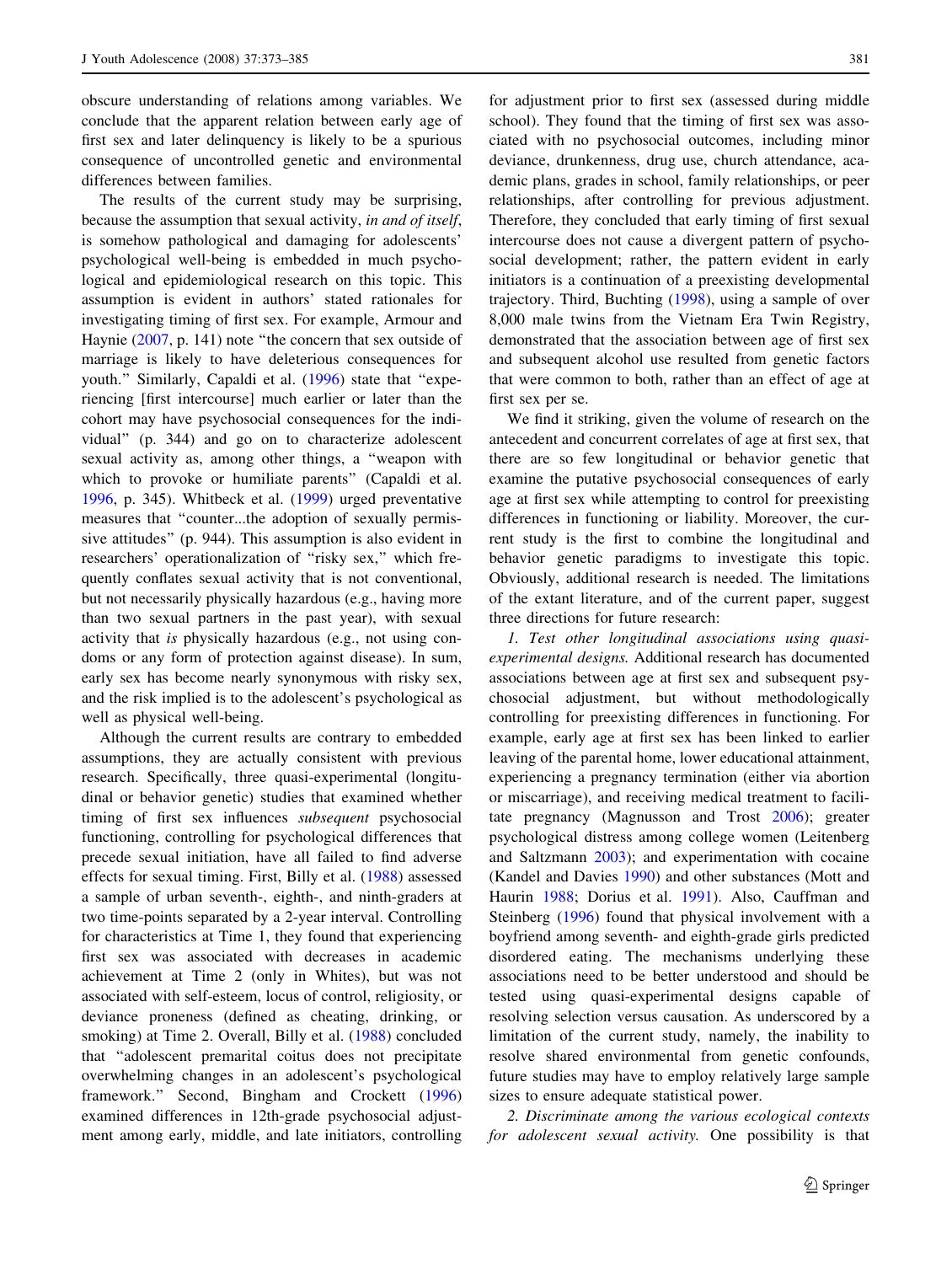adolescents who have earlier timing of first sex exhibit decreased levels of delinquency in early adulthood, once genetic and environmental differences between families are controlled for, because some adolescents are experiencing sex within steady monogamous relationships. Maintaining steady dating relationships in middle adolescence predicts declines in depressive symptoms, alcohol use, and delinquency (Davies and Windle [2000\)](#page-10-0). On the other hand, adolescents who transition into or maintain multiple casual relationships showed patterns of escalating problem behaviors, particularly for alcohol use (Davies and Windle [2000\)](#page-10-0). This suggests that the relational context surrounding sexual activity—for example, the adolescent's emotional attachment and commitment to his or her partner, the reciprocity of that attachment and commitment, the duration of their acquaintance, and his or her sense of sexual intercourse being a desirable and voluntary outcome—has important implications for its developmental consequences. Similarly, sociocultural context may moderate the developmental consequences of early sexual activity. Billy et al. [\(1988](#page-10-0)) found that experiencing first sex predicted declines in academic achievement only for Whites, with no associations evident for Blacks. The current study is limited in that it does not incorporate information about ecological context, including the nature of the relationship with the first sexual partner, the adolescent's sociocultural context, or even whether the first sexual experience was voluntary versus the result of abuse or assault. Future research would benefit from incorporating contextual measurements to ascertain the circumstances that moderate how sexual experiences influence subsequent functioning.

3. Consider positive functions for adolescent sexual activity. The current study suggests that there may be positive functions for early initiation of sexual activity, in that the co-twin with earlier age at first sex demonstrated lower levels of delinquency in early adulthood. This result echoes a small but important body of previous research. In one of the first pieces of sex research, Kinsey et al. ([1953\)](#page-10-0) concluded that premarital sexual activity resulted in minimal ''psychological disturbance'' and may result in healthier non-romantic relationships and greater happiness later in life. More recent research has indicated that early sexual timing is associated with popularity (Prinstein et al. [2003\)](#page-11-0); high self-esteem (for a review see Goodson et al. [2006;](#page-10-0) Paul et al. [2000](#page-11-0)); positive self-concept (Pedersen et al. [2003](#page-11-0)); high levels of body pride (Lammers et al. [2000\)](#page-10-0), and increasing closeness to the same-sex best friend (Billy et al. [1988](#page-10-0)). To the extent that sexual activity occurs in the context of a dating relationship, Davies and Windle [\(2000](#page-10-0)) found that steady dating in middle adolescence predicted greater "emotional adjustment," as measured by declines in depressive symptoms, alcohol use, and delinquency.

In the domain of adult sexual functioning, earlier age at first sex was found to predict greater coital orgasmic capacity in adult women (Raboch and Bartak [1983\)](#page-11-0) and to discriminate sexually functional versus non-functional older men (age 64 years; Vallery-Masson et al. [1981](#page-11-0)). Women reporting an earlier age at first sex demonstrate less reactivity and faster recovery (as measured by cortical response) in response to stress (Brody [2002\)](#page-10-0). Also, earlier age at first sex is associated with increased intercourse frequency in adulthood for both genders (Brody [2002\)](#page-10-0). Of course, drawing causal conclusions from any of these studies is difficult, because of the central issue we raise here: They fail to control for genetic and shared environmental selection. Nevertheless, the findings at least suggest the possibility that gaining sexual experience in adolescence may have positive implications for stress reactivity, adult sexual functioning, quality of peer relationships, and decreased externalizing. Future research should examine the mechanisms underlying the associations with positive outcomes, including the extent to which associations are due to genetic or environmental selection, as well as the ecological circumstances (e.g., within the context of intimate attachments) in which they are likely to occur. Moreover, there may be nonlinear or discontinuous effects of age at first sex, such that only sexual activity beyond a certain age threshold (e.g., reproductive maturity) is associated with positive correlates.

#### Conclusion

Twins differ considerably in their age at first intercourse, indicating that non-shared environmental factors are the strongest influence on sexual timing. Nevertheless, the twins who experienced first sex earlier than their co-twins did not demonstrate higher levels of delinquency, suggesting that early sexual timing does not, in and of itself, elevate delinquent behavior. Of course, early adolescent sexual activity has been repeatedly linked to other detrimental correlates, notably inconsistent and ineffective contraceptive and condom use, resulting in pregnancy and disease. These biomedical correlates, however, are not inevitable. For example, other Western industrialized countries (e.g., Australia) have similar rates and patterns of teenage sexual activity (Coley and Chase-Lansdale [1998\)](#page-10-0) but have drastically lower rates of teenage pregnancy (United Nations [1991](#page-11-0)), a difference attributable to American adolescents' comparably scanty sexual health knowledge (Weaver et al. [2005\)](#page-11-0), ineffective contraceptive use (United Nations [1991](#page-11-0)), and lower abortion rates (Singh and Darroch [2000\)](#page-11-0). Such cross-cultural comparisons suggest that reducing the rates of sexually transmitted disease and adolescent pregnancy may be possible without unduly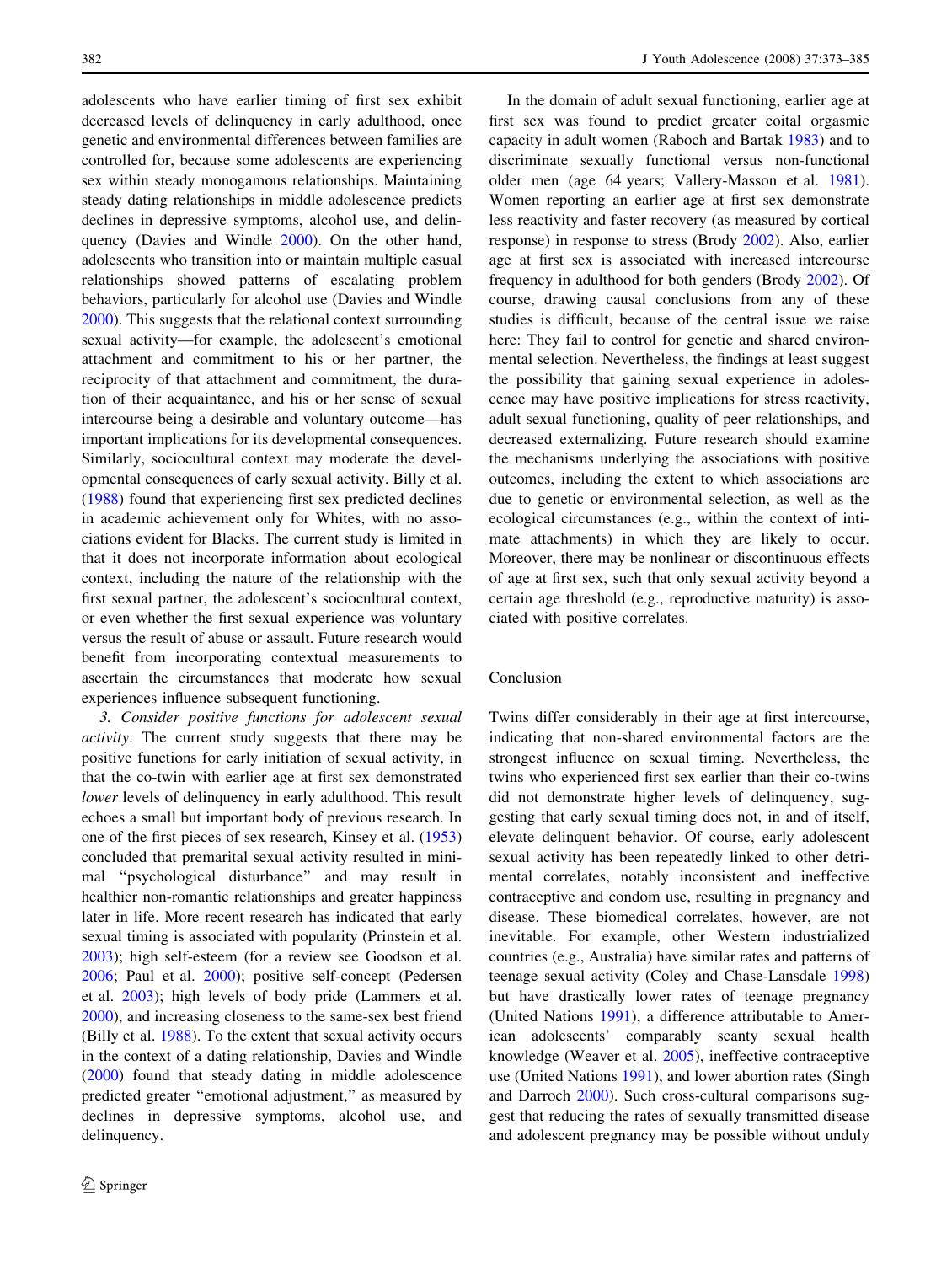pathologizing transitions to sexual activity, even those made relatively early, as inherently and globally damaging.

#### References

- Armour, S., & Haynie, D. L. (2007). Adolescent sexual debut and later delinquency. Journal of Youth and Adolescence, 36, 141–152.
- Arsenault, L., Moffitt, T. E., Caspi, A., Taylor, A., Rijsdijk, F. V., Jaffee, S. R., Ablow, J. C., & Measelle, J. R. (2003). Strong genetic effects on cross-situational antisocial behaviour among 5-year old children according to mothers, teachers, examinerobservers, and twins' self-reports. Journal of Child Psychology and Psychiatry, 44, 832–848.
- Bailey, J. M., Kirk, K. M., Zhu, G., Dunne, M. P., & Martin, N. G. (2000). Do individual differences in sociosexuality represent genetic or environmentally contingent strategies? Evidence from the Australian Twin Registry. Journal of Personality and Social Psychology, 78, 537–548.
- Bardone, A., Moffitt, T., Caspi, A., Dickson, N., & Silva, P. (1996). Adult mental health and social outcomes of adolescent girls with depression and conduct disorder. Development and Psychopathology, 8, 811–830.
- Billy, J. O. G., Landale, N. S., Grady, W. R., & Zimmerle, D. M. (1988). Effects of sexual activity on adolescent social and psychological development. Social Psychology Quarterly, 51, 190–212.
- Bingham, C. R., & Crockett, L. J. (1996). Longitudinal adjustment patterns of boys and girls experiencing early, middle and late sexual intercourse. Developmental Psychology, 32, 647–658.
- Brody, S. (2002). Age at first intercourse is inversely related to female cortisol stress reactivity. Psychoneuroendocrinology, 27, 933– 943.
- Browne, M. W., & Cudeck, R. (1993). Alternative ways of assessing model fit. In K. A. Bollen & J. S. Long (Eds.), Testing structural equation models. Newbury Park, CA: Sage Publications, Inc.
- Buchting, F. O. (1998). Associations between alcohol use and sexual behavior in male twins: An epidemiological and genetic study. Unpublished doctoral dissertation, Boston University.
- Cadoret, R. J., Cain, C. A., & Crowe, R. R. (1983). Evidence for gene–environment interaction in the development of adolescent antisocial behavior. Behavior Genetics, 13, 301–310.
- Capaldi, D. M., Crosby, L., & Stoolmiller, M. (1996). Predicting the timing of first sexual intercourse for at-risk adolescent males. Child Development, 67, 344–359.
- Cauffman, E., & Steinberg, L. (1996). Interactive effects of menarcheal status and dating on dieting and disordered eating among adolescent girls. Developmental Psychology, 32, 631–635.
- Coley, P. L., & Chase-Lansdale, P. L. (1998). Adolescent pregnancy and parenthood: Recent evidence and future directions. American Psychologist, 53, 152–166.
- Davies, P. T., & Windle, M. (2000). Middle adolescents' dating pathways and psychosocial adjustment. Merrill-Palmer Quarterly, 46, 90–118.
- Dick, D. M., Johnson, J. K., Viken, R. J., & Rose, R. J. (2000). Testing between-family associations in within-family comparisons. Psychological Science, 11, 409–413.
- D'Onofrio, B. M., Slutske, W. S., Turkheimer, E., Emery, R. E., Harden, K. P., Heath, A. C., Maddent, P. A. F., & Martin, N. G. (2007). The intergenerational transmission of childhood conduct problems: A children of twins study. Archives of General Psychiatry, 64, 820–829.
- <span id="page-10-0"></span>Dorius, G. L., Heaton, T. B., & Stefen, P. (1991). Adolescent life events and their association with onset of sexual intercourse. Youth and Society, 25, 3–23.
- Dunne, M. P., Martin, N. G., Statham, D. J., Slutske, W. S., Dinwiddie, S. H., Bucholz, K. K., et al. (1997). Genetic and environmental contributions to variance in age at first sexual intercourse. Psychological Science, 8, 211–216.
- Emery R. E., Waldron M., Kitzmann K. M., & Aaron, J. (1999). Delinquent behavior, future divorce or nonmarital childbearing, and externalizing behavior among offspring: A 14-year prospective study. Journal of Family Psychology, 13, 568–579.
- Goodson, P., Buhi, E. R., & Dunsmore, S. C. (2006). Self-esteem and adolescent sexual behaviors, attitudes, and intentions: A systematic review. Journal of Adolescent Health, 38, 310–319.
- Harden, K. P., Lynch, S. K., Turkheimer, E., Emery, R. E., D'Onofrio, B. M., Slutske, W., Waldron, M., Heath, A. C., Statham, D. J., & Martin, N. G. (in press). A behavior genetic investigation of adolescent motherhood and offspring mental health problems. Journal of Abnormal Psychology.
- Jacobson, K. C., & Rowe, D. C. (1999). Genetic and environmental influences on the relationships between family connectedness, school connectedness, and adolescent depressed mood. Developmental Psychology, 35, 926–939.
- Kandel, D. B., & Davies, M. (1990). Cocaine use in a national sample of U.S. youth (NLSY): Epidemiology, predictors, ethnic patterns. In C. Shade & S. Shober (Eds.), The epidemiology of cocaine use and abuse. NIDA Research Monograph. Rockville, MD: National Institute on Drug Abuse.
- Kaprio, J., Rimpelä, A., Winter, T., Viken, R. J., Rimpelä, M., & Rose, R. J. (1995). Common genetic influences on BMI and age at menarche. Human Biology, 67, 739–753.
- Kinsey, A. C., Pomeroy, W. B., Martin, C. E., & Gebhard, P. H. (1953). Sexual behavior in the human female. Philadelphia: W. B. Saunders.
- Kohler, H., Rodgers, J. L., & Christensen, K. (2002). Between nature and nurture: The shifting determinants of female fertility in Danish twin cohorts. Social Biology, 49, 218–248.
- Lammers, C., Ireland, M., Resnick, M., & Blum, R. (2000). Influences on adolescents' decision to postpone onset of sexual intercourse: A survival analysis of virginity among youths aged 13 to 18 years. Journal of Adolescent Health, 26, 42–48.
- Leitenberg, H., & Saltzmann, H. (2003). College women who had sexual intercourse when they were underage minors (13–15): Age of their male partners, relation to current adjustment, and statutory rape implications. Sexual Abuse: A Journal of Research and Treatment, 15, 135–147.
- Loehlin, J. C., & Nichols, R. C. (1970). Heredity, environment, and personality: A study of 850 sets of twins. Austin, TX: University of Texas Press.
- Lyons, M. J., Koenen, K. C., Buchting, F., Meyer, J. M., Eaves, L., Toomey, R., Eisen, S. A., Goldberg, J., Faraone, S. V., Ban, R. J., Jerskey, B. A., & Tsuang, M. T. (2004). A twin study of sexual behavior in men. Archives of Sexual Behavior, 33, 129– 136.
- Magnusson, C., & Trost, K. (2006). Girls experiencing sexual intercourse early: Could it play a part in reproductive health in middle adulthood. Journal of Psychosomatic Obstetrics and Gynecology, 27, 237–244.
- Manlove, J. S., Ryan, S., & Franzetta, K. (2007). Risk and protective factors associated with the transition to a first sexual relationship with an older partner. Journal of Adolescent Health, 40, 135– 143.
- Manlove, J. S., Terry-Humen, E., Ikramullah, E. N., & Moore, K. A. (2006). The role of parent religiosity in teens' transitions to sex and contraception. Journal of Adolescent Health, 39, 578–587.
- Markon, K. E., & Krueger, R. F. (2004). An empirical comparison of information theoretic selection criteria for multivariate behavior genetic models. Behavior Genetics, 34, 593–610.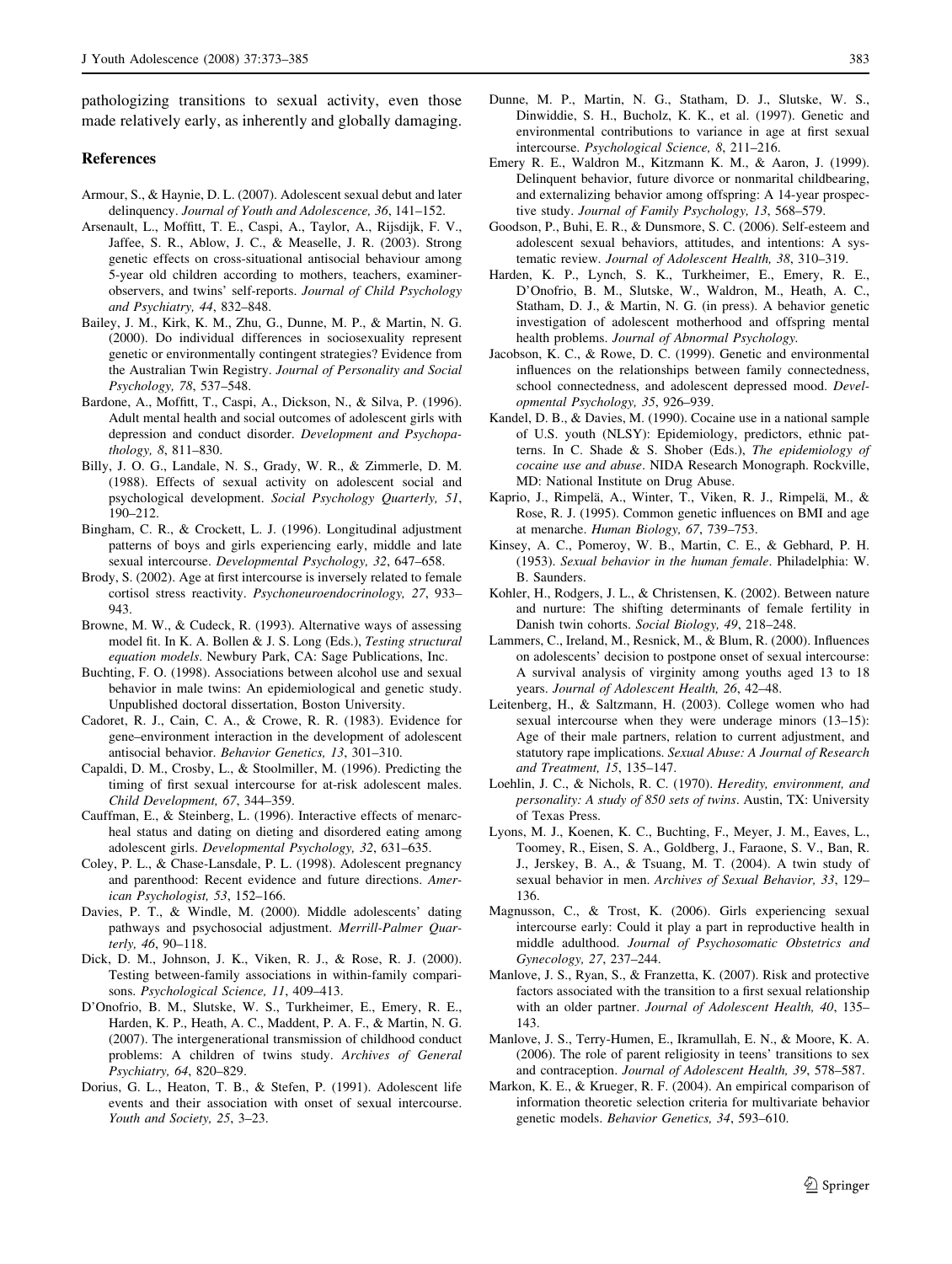- Martin, N. G., Eaves, L. J., & Eysenck, H. J. (1977). Genetical, environmental, and personality factors influencing the age of first sexual intercourse in twins. Journal of Biosocial Science, 9, 91–97.
- McNeely, C., & Shew, M. L. (2002). Mothers' influence on the timing of fist sex among 14- and 15-year olds. Journal of Adolescent Health, 31, 256–265.
- Miles, D. R., & Carey, G. (1997). Genetic and environmental architecture of human aggression. Journal of Personality and Social Psychology, 72, 207–217.
- Miller, W. B., Pasta, D. J., MacMurray, J., Chiu, C., Wu, H., & Comings, D. E. (1999). Dopamine receptor genes are associated with age at first sexual intercourse. Journal of Biosocial Science, 31, 43–54.
- Mott, F., & Haurin, R. J. (1988). Linkages between sexual activity and alcohol and drug use among American adolescents. Family Planning Perspectives, 19, 46–53.
- Muthen, L. K., & Muthen, B. O. (1998–2007). Mplus user's guide (4th ed.). Los Angeles, CA: Muthen & Muthen.
- Neale, M. C., & Cardon, L. R. (1992). Methodology for genetic studies of twins and families (NATO ASI Series D: Behavioral and Social Sciences, Vol. 67). Dordrecht, The Netherlands: Kluwer Academic.
- Niess, M., Rowe, D. C., & Rodgers, J. L. (2002). Does education mediate the relationship between IQ and age of first birth? A behavioural genetic analysis. Journal of Biosocial Science, 34, 259–275.
- Paul, C., Fitzjohn, J., Herbison, P., & Dickson, N. (2000). The determinants of sexual intercourse before age 16. Journal of Adolescent Health, 27, 136–142.
- Pedersen, W., Samuelsen, S. O., & Wichstrøm, L. (2003). Intercourse debut age: Poor resources, problem behavior, or romantic appeal? A population-based longitudinal study. The Journal of Sex Research, 40, 333–345.
- Plomin, R., & Bergeman, C. S. (1991). The nature of nurture: Genetic influences on ''environmental'' measures. Behavioral and Brain Sciences, 14, 373–386.
- Prinstein, M. J., Meade, C. S., & Cohen, G. L. (2003). Adolescent oral sex, peer popularity, and perceptions of best friends' sexual behavior. Journal of Pediatric Psychology, 28, 243–249.
- Raboch, J., & Bartak, V. (1983). Coitarche and orgastic capacity. Archives of Sexual Behavior, 12, 409–413.
- Raftery, A. C. (1993). Bayesian model selection in structural equation models. In K. A. Bollen & J. S. Long (Eds.), Testing structural equation models. Newbury Park, CA: Sage Publications, Inc.
- Raine, A. (2002). Biosocial studies of antisocial and violent behavior in children and adults: A review. Journal of Abnormal Child Psychology, 30, 311–326.
- Rhee, S. I., & Waldman, I. D. (2002). Genetic and environmental influences on antisocial behavior: A meta-analysis of twin and adoption studies. Psychological Bulletin, 128, 490–529.
- Rodgers, J. L., Rowe, D. C., & Buster, M. A. (1999). Nature, nurture, and first sexual intercourse in the USA: Fitting behavioral genetic models to NLSY kinship data. Journal of Biosocial Science, 31, 29–41.
- Rowe, D. C. (2001). Biology and crime. Los Angeles: Roxbury.
- Rowe, D. C. (2002). On genetic variation in menarche and age at first sexual intercourse: A critique of the Belsky-Draper hypothesis. Evolution and Human Behavior, 23, 365–372.
- Scarr, S., & McCartney, K. (1983). How people make their own environments: A theory of genotype environment effects. Child Development, 54, 424–435.
- Schwarz, G. (1978). Estimating the dimensions of a model. Annals of Statistics, 6, 461–464.
- <span id="page-11-0"></span>Scourfield, J., Van den Bree, M., Martin, N., & McGuffin, P. (2004). Conduct problems in children and adolescents: A twin study. Archives of General Psychiatry, 61, 489–496.
- Singh, S., & Darroch, J. E. (2000). Adolescent pregnancy and childbearing: Levels and trends in developed countries. Family Planning Perspectives, 32, 14–23.
- Skrondal, A., & Rabe-Hesketh, S. (2004). Generalized latent variable modeling: Multilevel, longitudinal and structural equation models. Boca Raton, FL: Chapman & Hall/CRC.
- Slutske, W. S., Heath, A. C., Dinwiddie, S. H., Madden, P. A. F., Bucholz, K. K., Dunne, M. P., Statham, D. J., & Martin, N. G. (1997). Modeling genetic and environmental influences in the etiology of conduct disorder: A study of 2,682 adult twin pairs. Journal of Abnormal Psychology, 106, 266–279.
- Spitz, E., Moutier, R., Reed, T., Busnel, M. C., Marchaland, C., Roubertoux, P. L., & Carlier, M. (1996). Comparative diagnoses of twin zygosity by SSLP variant analysis, questionnaire, and dermatoglyphic analysis. Behavior Genetics, 26, 55–63.
- Steiger, J. H. (1990). Structural model evaluation and modification: An interval estimation approach. Multivariate Behavioral Research, 25, 173–180.
- Udry, J. R. (2003a). The National Longitudinal Study of Adolescent Health (Add Health), Waves I & II, 1994–1996; Wave III, 2001– 2002 [machine-readable data file and documentation]. Chapel Hill, NC: Carolina Population Center, University of North Carolina at Chapel Hill.
- Udry, J. R. (2003b). References, instruments, and questionnaires consulted in the development of the AddHealth in-home interview. In AddHealth User Guides, available at [http://www.cpc.unc.edu/](http://www.cpc.unc.edu/projects/addhealth/files/refer.pdf) [projects/addhealth/files/refer.pdf](http://www.cpc.unc.edu/projects/addhealth/files/refer.pdf)
- Udry, J. R., & Cliquet, R. L. (1982). A cross-cultural examination of the relationship between ages at menarche, marriage, and first birth. Demography, 19, 53–63.
- United Nations (1991). Demographic yearbook. New York: Author.
- Vallery-Masson, J., Valleron, A. J., & Poitrenaud, J. (1981). Factors related to sexual intercourse frequency in a group of French preretirement managers. Age and Ageing, 10, 53–59.
- Waldron, M. C. (2004). Parsing quasi-causal relations from confounds: A study of teenage childbearing in Australian twins. Unpublished doctoral dissertation, University of Virginia.
- Weaver, H., Smith, G., & Kippax, S. (2005). School-based sex education policies and indicators of sexual health among young people: A comparison of the Netherlands, France, Australia, and the United States. Sex Education, 5, 171–188.
- Whitbeck, L. B., Yoder, K. A., Hoyt, D. R., & Conger, R. D. (1999). Early adolescent sexual activity: A developmental study. Journal of Marriage and the Family, 61, 934–946.
- Woodward, L., & Fergusson, D. (1999). Early conduct problems and later risk of teenage pregnancy in girls. Development and Psychopathology, 11, 127–141.
- Young, S. E., Smolen, A., Corley, R. P., Krauter, K. S., DeFries, J. C., Crowley, T. C., & Hewitt, J. K. (2002). Dopamine transporter polymorphism is associated with childhood externalizing behavior. American Journal of Medical Genetics (Neuropsychiatric Genetics), 114, 144–149.

#### Author Biographies

Kathryn Paige Harden, M.A. received a B.S. in Psychology from Furman University and is currently a doctoral candidate in Clinical Psychology at the University of Virginia. Her research interests include behavior genetic methodology, as well as the development of child and adolescent externalizing psychopathology.

Jane Mendle, M.A. received a B.A. in Psychology from Amherst College and is currently a doctoral candidate in Clinical Psychology at the University of Virginia. Her research interests include the antecedents of pubertal and sexual development, and the